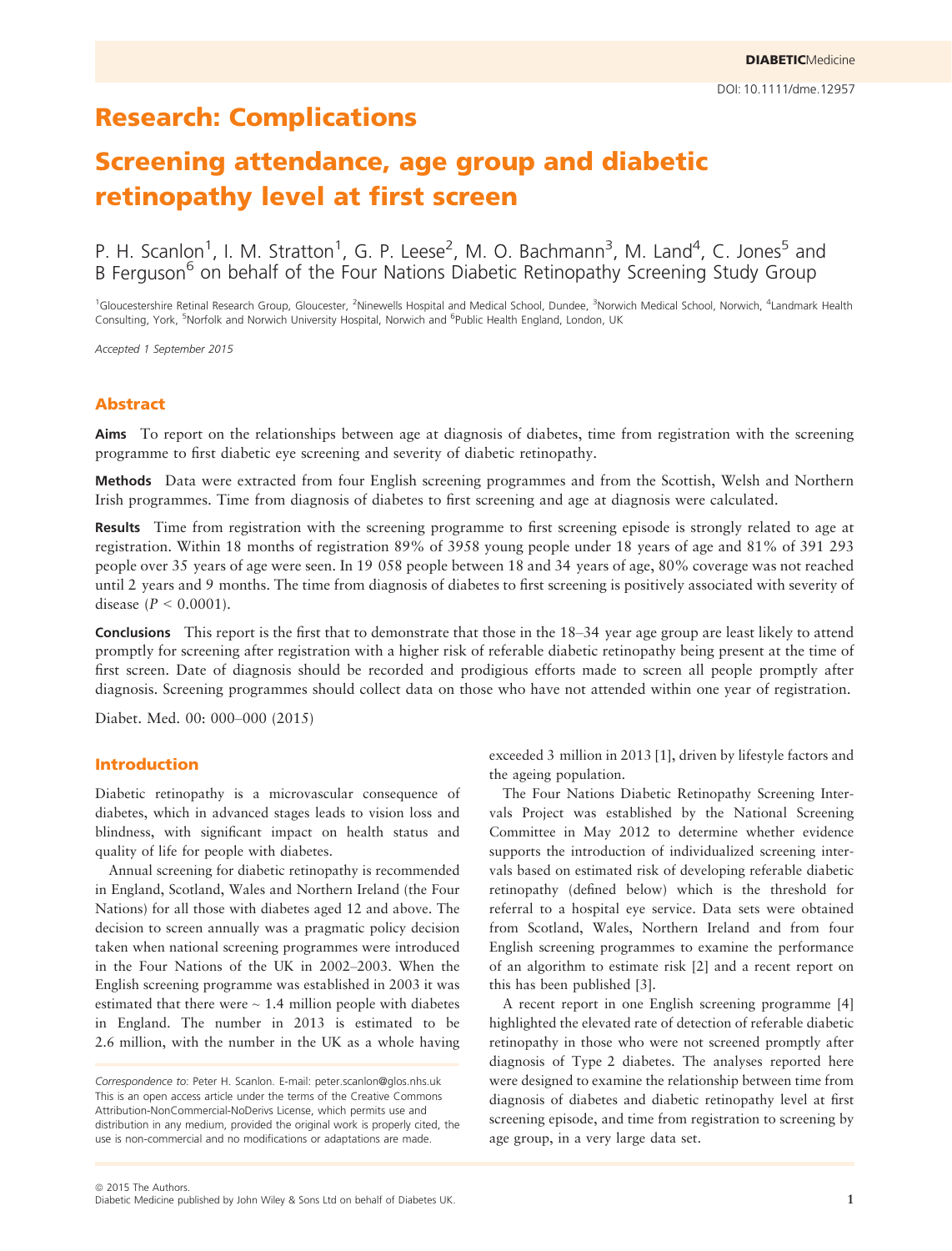#### What's new?

- People in the 18–34 year age group are more likely to have a longer time interval between registration with the screening programme and attendance for screening.
- People with a longer time interval between registration and attendance for screening are at a greater risk of referable diabetic retinopathy being present at the time of first screen.

The current quality standard in the Four Nations programmes is the overall percentage uptake of the screening programme annually. There is no differentiation of those who have never been screened before or who have not attended for several years.

## Patients and methods

Data for people referred to the eye screening programme and grading results at first screen were extracted from the screening programme databases. The retrospective analysis of anonymized data did not require ethical approval. Caldicott Guardian approval was given for use of the data in each of the screening programmes who contributed data.

Data for the Four Nations study were taken from seven diabetic retinopathy screening programmes: whole nation programmes in Wales, Scotland and Northern Ireland and four local English programmes (Brighton, Derbyshire, Leeds and Staffordshire). The inclusion criteria for this Four Nations data set have been reported in a previous publication [3]. The four English programmes were chosen to cover urban and rural areas, high and low levels of socio-economic deprivation and to include programmes with sizeable ethnic minority populations. One programme was from the North of England, two were from the Midlands and one from the South of England. We included programmes that were assessed as not having any problems with their grading at their most recent External Quality Assurance visit, had a population screening size of > 20 000 people with diabetes, and were willing to participate. We consider these programmes to encompass much of the heterogeneity seen in the English screening programme. For the present study, some programmes were excluded because of incomplete time data, as follows.

Recording the date of diagnosis of diabetes is not a mandated item in the English NHS diabetic eye screening programme data set. Hence, in the analysis of retinopathy levels vs. time from diagnosis to screening, data were included from the Scotland, Wales, Northern Ireland and two English programmes. One of the English programmes not included had no diagnosis date and the other had date of diagnosis for only 8% of the participants.

In the analysis, time to screening from registration, data were included from Scotland and three English programmes. Data were not included from Wales because they registered participants only when they were first screened, from the Northern Irish data set because it had had been running for a far shorter time than the other programmes, and from one English programme because the date when the patient was registered on the central collated list was not recorded in the database. National Institute for Health and Care Excellence (NICE) Type 1 and Type 2 guidelines [5,6] and the SIGN guideline [7] on diabetes both recommend that eye screening should be arranged at or around the time of diagnosis of diabetes from 12 years onwards.

In the English NHS Diabetic Eye Screening Programme all images are allocated a retinopathy (R) grade and a maculopathy (M) grade on the basis of the absence, presence and severity of features of diabetic retinopathy found during quality assured grading of the retinal images. The criteria used for grading and allocation of R and M levels are those required by the English NHS Diabetic Eye Screening Programme [8] and the relationship to the Early Treatment Diabetic Retinopathy Study (ETDRS) severity scale [9,10] are shown in Table 1. Referable diabetic retinopathy was defined in the English programmes by the presence of any of R2 (moderate to severe non-proliferative diabetic retinopathy), R3 (proliferative diabetic retinopathy) or M1 (maculopathy) in at least one eye and the equivalent levels were identified in the Scottish screening programme. Patients with unassessable images of either or both eyes were excluded from these analyses.

In the analysis of retinopathy levels vs. time from diagnosis to screening, data were analysed using Mantel–Haenszel chisquare tests. The retinopathy levels analysed are defined in Table 1 by the levels no diabetic retinopathy, mild nonproliferative diabetic retinopathy in one eye, mild nonproliferative diabetic retinopathy in both eyes, referable diabetic retinopathy (moderate non-proliferative diabetic retinopathy or maculopathy), fast track referable diabetic retinopathy (proliferative diabetic retinopathy) and the number and percentage of these grades and ungradable image sets is shown in Table 2. Logistic regression was used to analyse the effects of duration of diabetes and age at time of screening, type of diabetes and gender (Table 3).

Time from registration on the programme's central collated list to date of screen was analysed using Kaplan– Meier estimates with follow-up censored on 1 January 2012 stratified by age at registration. Figure 1 shows the time to screening by age group overall, and Fig. 2 shows the time to screening by age group within each programme. Further analysis was carried out of time to screening using parametric survival models to look at the effects of age and gender.

## Results

Over all seven programmes there were 689 025 people on the registers. Of these, 54.9% were men, 43.1% women and 2.0% had no gender recorded. Of these, 512 944 had a date of diagnosis of diabetes (74.4%); by programme the respective proportions were 0%, 8%, 58%, 77%, 79%, 99.6% and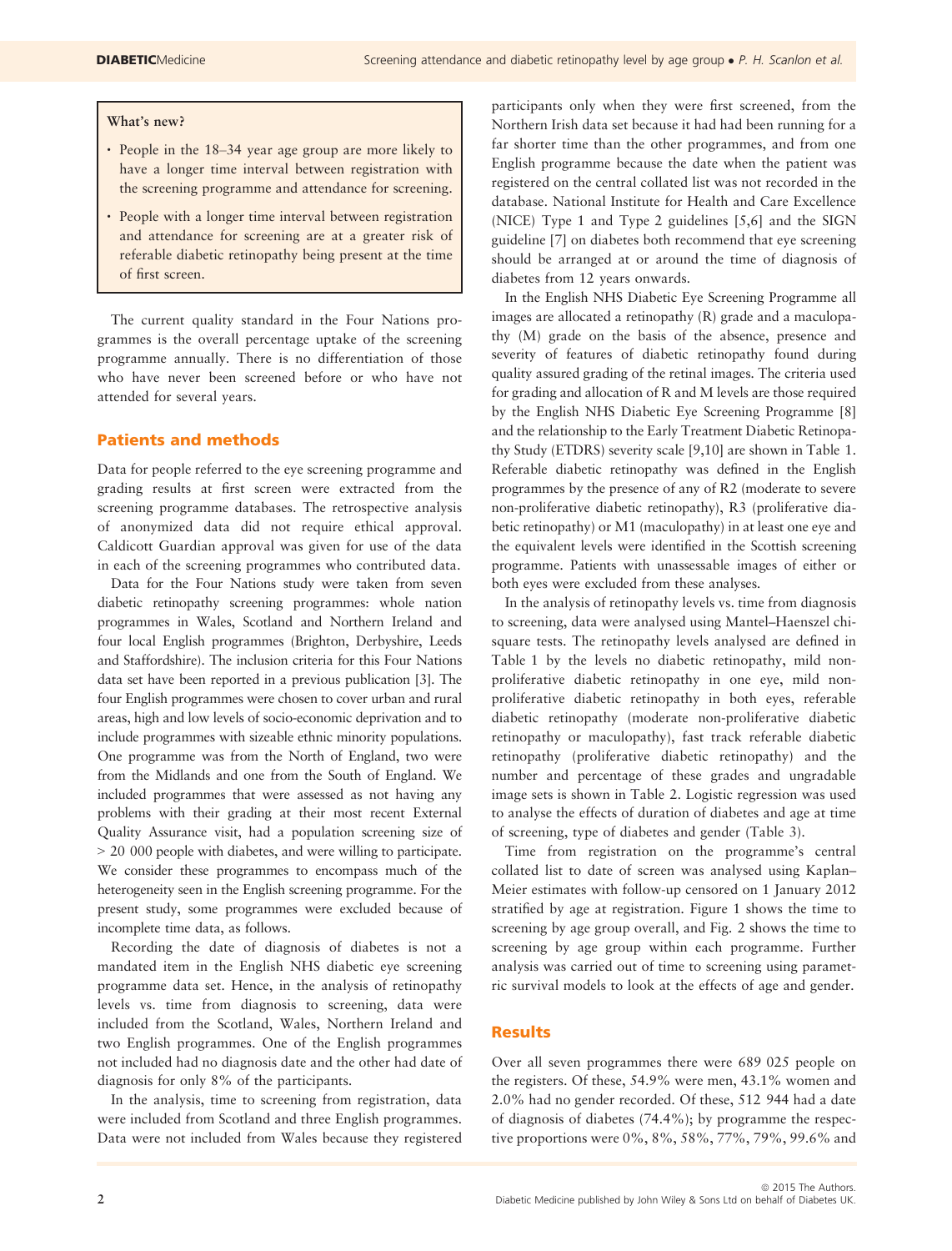|                                                              | English (R levels - R0, R1, R2 or R3) and Scottish retinopathy classification (R0, R1, R2 and R4)                                                                                       |                                                                                        |                                                                                                                                                                                                                                                                                   |                                                                                                |                                  |                                                                  |
|--------------------------------------------------------------|-----------------------------------------------------------------------------------------------------------------------------------------------------------------------------------------|----------------------------------------------------------------------------------------|-----------------------------------------------------------------------------------------------------------------------------------------------------------------------------------------------------------------------------------------------------------------------------------|------------------------------------------------------------------------------------------------|----------------------------------|------------------------------------------------------------------|
| English grade and<br>outcome                                 | programme levels<br>English screening                                                                                                                                                   | Scottish grade and outcome                                                             | programme levels<br>Scottish screening                                                                                                                                                                                                                                            | ETDRS final retinopathy<br>severity scale                                                      | <b>ETDRS</b><br>(final)<br>grade | proliferative retinopathy<br>Risk of progression to<br>in 1 year |
| R1: rescreen in<br>R0: rescreen in<br>12 months<br>12 months | cotton wool spot equivalent<br>Microaneurysm(s), retinal<br>exudate, venous loop,<br>haemorrhage(s), any<br>R0 (No retinopathy)<br>R1 (Background)<br>to Scottish                       | Rescreen in 12 months<br>Rescreen in 12 months<br>$\lambda$ 1 (mild)<br>R <sub>0</sub> | microaneurysms, hard exudates,<br>flame-shaped haemorrhages<br>R0 (No visible retinopathy)<br>haemorrhages, superficial/<br>R1 (Background diabetic<br>cotton wool spots, blot<br>$rctinopathy - mid)$<br>Dot haemorrhages,                                                       | No apparent retinopathy<br>Mild non-proliferative<br>retinopathy                               | 14, 15<br>$20 - 35$<br>10        | 6.2%                                                             |
| R2: routine referral                                         | microvascular abnormality<br>reduplication, intraretinal<br>Venous beading, venous<br>(IRMA), multiple blot<br>R2 (Pre-proliferative)<br>haemorrhages                                   | R2 (observable background)<br>Rescreen in 6 months                                     | haemorrhages (i.e. AH standard<br>field only (inferior and superior<br>hemi-fields delineated by a line<br>passing through the centre of<br>photograph 2a) in one hemi-<br>retinopathy - observable)<br>the fovea and optic disc)<br>R2 (Background diabetic<br>Four or more blot | Moderate non-proliferative<br>retinopathy                                                      | 43                               | 11.3%                                                            |
|                                                              |                                                                                                                                                                                         | R3 (referable background)<br>Refer to ophthalmology                                    | four or more blot haemorrhages<br>2a) in both inferior and superior<br>(AH standard photograph 6a);<br>Any of the following features:<br>(i.e. AH standard photograph<br>hemi-fields; venous beading<br>R3 (Background diabetic<br>retinopathy - referable)<br>IRMA (AH standard  | proliferative retinopathy<br>Severe non-proliferative<br>Moderately severe non-<br>retinopathy | 47<br>53                         | 44.2-54.8%<br>20.7%                                              |
| R3: urgent referral to<br>ophthalmologist                    | New vessels on disc (NVD),<br>retinal fibrosis ± tractional<br>vitreous haemorrhage, pre-<br>new vessels elsewhere<br>(NVE), pre-retinal or<br>retinal detachment<br>R3 (Proliferative) | Refer to ophthalmology<br>R4                                                           | Active new vessels, vitreous<br>R4 (Proliferative diabetic<br>photograph 8a)<br>haemorrhage<br>retinopathy)                                                                                                                                                                       | Proliferative retinopathy                                                                      | $\geq 61$                        | Proliferative retinopathy<br>has developed                       |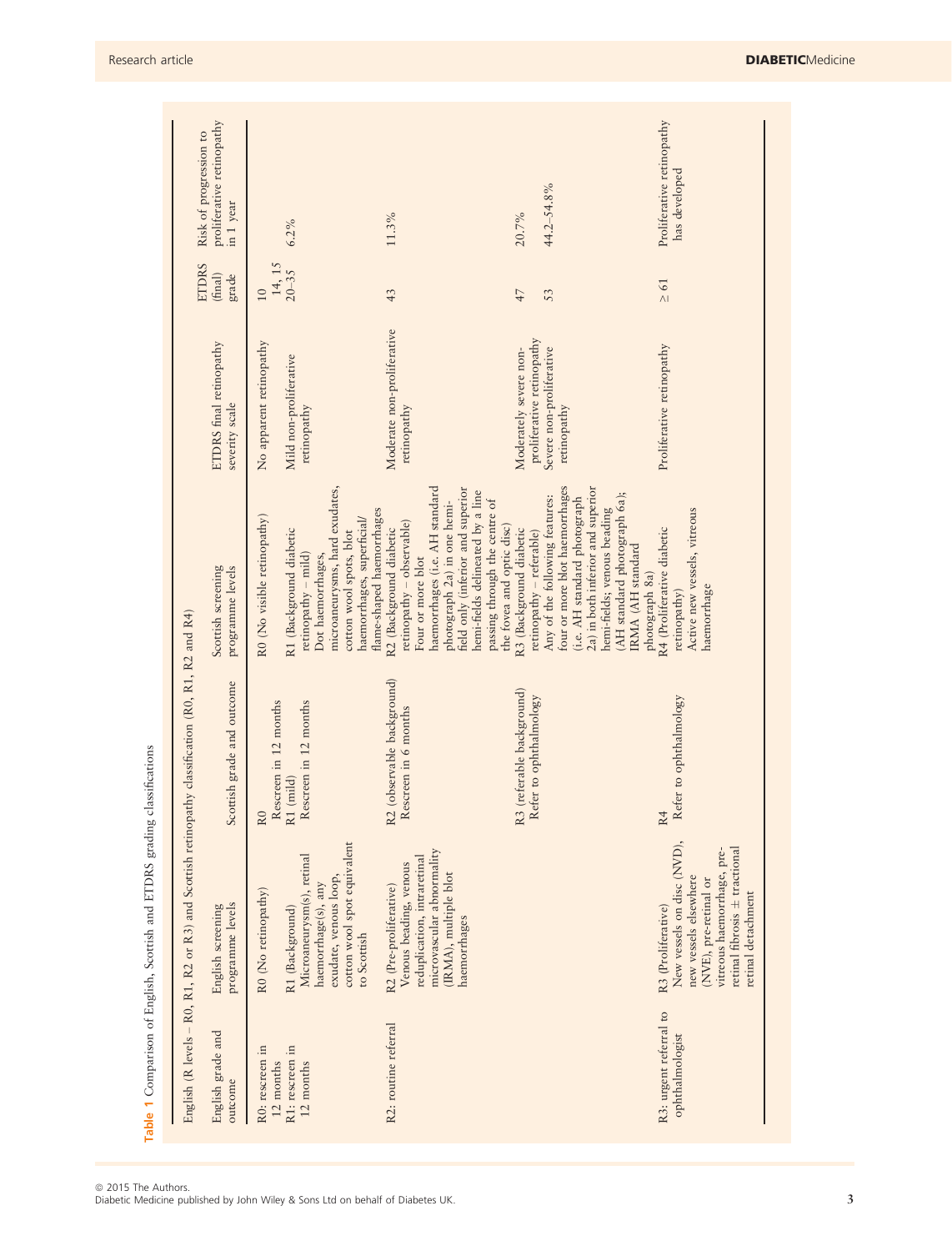| Scottish screening programme maculopathy levels                                                                                                                            | No features 2 disc diameters from the centre of the fovea<br>sufficient to qualify for M1 or M2 as defined below<br>M0 (No maculopathy) | Lesions as specified below within a radius of $> 1$ but < 2 disc<br>diameters the centre of the fovea:<br>M1 (Observable) | Lesions as specified below within a radius of 1 disc diameter<br>any hard exudates<br>M2 (Referable) | of the centre of the fovea: | any blot haemorrhages<br>• any hard exudates                                                                                                             |                                                                                               |
|----------------------------------------------------------------------------------------------------------------------------------------------------------------------------|-----------------------------------------------------------------------------------------------------------------------------------------|---------------------------------------------------------------------------------------------------------------------------|------------------------------------------------------------------------------------------------------|-----------------------------|----------------------------------------------------------------------------------------------------------------------------------------------------------|-----------------------------------------------------------------------------------------------|
| Scottish maculopathy grade<br>and outcome                                                                                                                                  | Rescreen in 12 months<br>M <sub>0</sub>                                                                                                 | Rescreen 6 months<br>M1 (Observable)                                                                                      | Refer ophthalmology<br>M2 (Referable)                                                                |                             |                                                                                                                                                          |                                                                                               |
| English maculopathy classification (M levels - M0, M1) and Scottish maculopathy classification (M levels - M0, M1, M2)<br>English screening programme<br>maculopathy level | below<br>None of the features<br>$_{\rm M0}$                                                                                            | Circinate or group of exudates within the macula<br>$\overline{\mathsf{x}}$                                               | Exudate within 1 disc diameter of the centre of the fovea                                            |                             | associated with a best VA of $\leq 6/12$ (if no stereo)<br>I disc diameter of the centre of the fovea only if<br>Any microaneurysm or haemorrhage within | Retinal thickening within 1 disc diameter of the<br>centre of the fovea (if stereo available) |
| English maculopathy grade<br>and outcome                                                                                                                                   | M0: rescreen in<br>12 months                                                                                                            | M1: routine referral                                                                                                      | M1: routine referral                                                                                 | M1: routine referral        |                                                                                                                                                          | M1: routine referral                                                                          |

99.8%. Type of diabetes was recorded for 620 281, of these 9.4% had Type 1 diabetes and 90.6% had Type 2 diabetes. Median age of diagnosis of Type 1 diabetes was 22 years [interquartile range (IQR) 12–34], and for Type 2 diabetes was 59 years (IQR 50–68). Of those who were screened for the first time in 2011, date of diagnosis of diabetes was available for 38 710 people from five programmes (programmes 1, 3, 4, 5 and 6). Of those with a type of diabetes recorded, the proportion of people with any retinopathy and with referable and 'fast track' referable diabetic retinopathy (proliferative diabetic retinopathy) increased with time from diagnosis to screening. Between those diagnosed in 2010 or 2011 and those diagnosed before 1990 the proportion with any diabetic retinopathy increased from 18% to 67%, and the proportion with 'fast track' referable diabetic retinopathy increased from 0.1% to 8.7% (Table 2) (chi-squared for trend  $P < 0.0001$ ). Those diagnosed with diabetes before 1990 and first screened in 2010 or 2011 were 19 [95% confidence interval (CI) 16 to 21] times more likely to have referable diabetic retinopathy than those diagnosed in 2010 or 2011 and 69 (95% CI 47 to 101) times more likely to have 'fast track' referable diabetic retinopathy. Figure 3 shows the data for each of the five screening programmes. Logistic regression analyses were carried out on 27 090 people, 1183 of whom had referable retinopathy, and of these 235 required urgent referral to ophthalmology. The explanatory variables were date of diagnosis, gender, date of registration, age at screening and type of diabetes. After adjustment for age at screening, type of diabetes and gender, the duration of diabetes and time from registration to screening were each highly significant predictors of both referable retinopathy and urgent referral (Table 3).

For the analysis of 'age vs. time from registration to date of first screening', data were available for 3958 people aged 12– 17 years, 19 058 aged 18–34 years, 15 5496 aged 35– 59 years and 215 797 aged 60 years and above. Figure 1 demonstrates that the attendance soon after screening was good in the 12–17-year age group and in those aged 35 and above. Those least likely to attend for screening in the first 3 years after registration were those aged 18–34. In this age group it was not until 2 years and 9 months after registration that 80% of the people had been screened, this proportion having been reached in all other age groups 18 months after registration. At 2 years, one in seven of those aged below 18 or 35 or older have not attended for screening, but in the 18– 34 year age group the proportion was one in four. There was heterogeneity between programmes in the time from registration to being screened for the first time as described in the methods section. For those programmes that were included, the proportions screened by 12 months ranged from 63% to 85% and at 36 months from 81% to 91%. In the 12–17-year age group, 9.3% (95% CI 8.4 to 10.2) failed to attend for screening over a 3-year period since diagnosis of diabetes, compared with 18.3% (95% CI 17.8 to 18.7) in the 18–34 age group, 10.2% (95% CI 10.0 to 10.3) in the 35–59 age

 $\overline{1}$ 

یر

 $\overline{1}$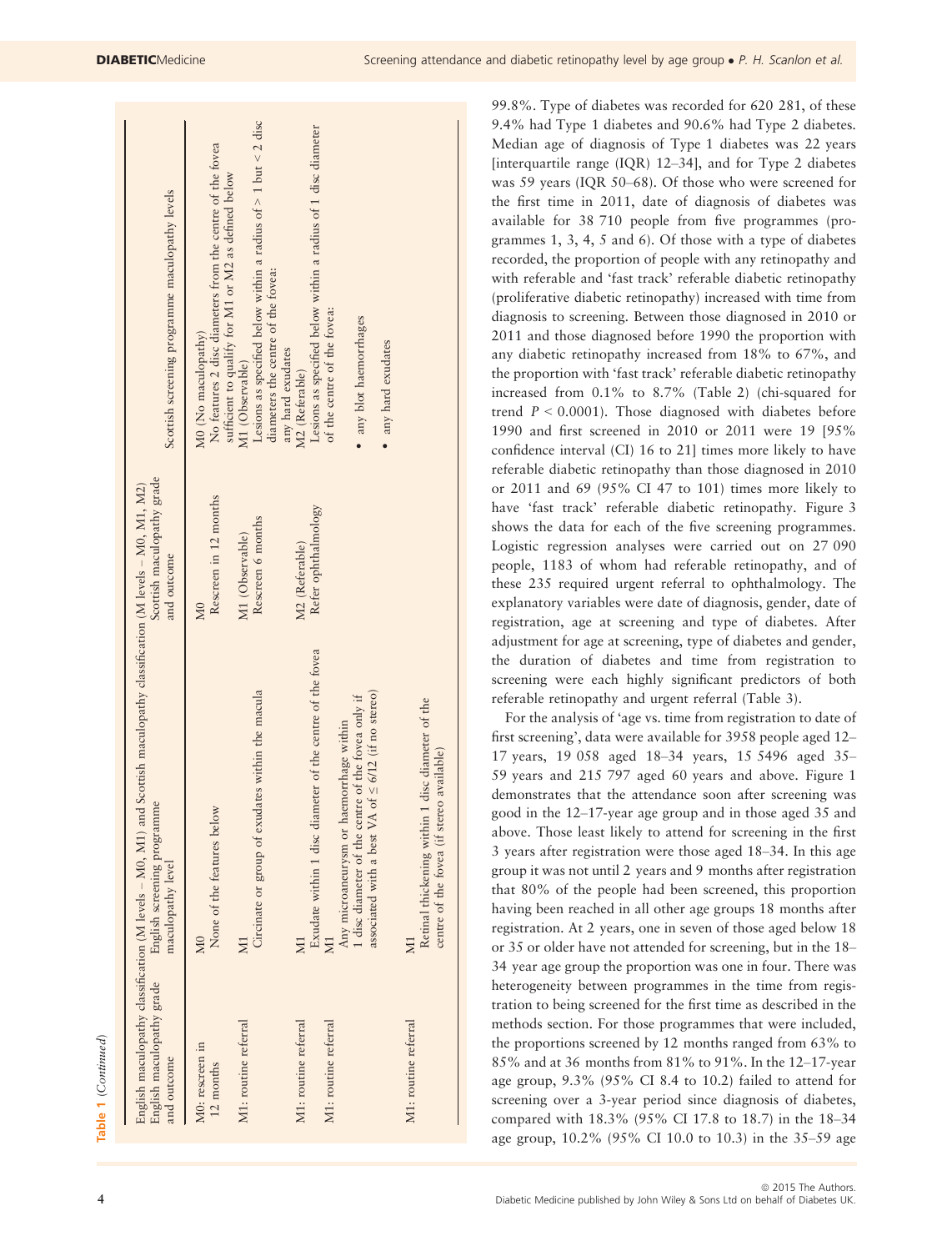|  |  |  |  |  |  | Table 2 Results of first screening by date of diagnosis of diabetes, at first screening in 2011, all programmes combined |
|--|--|--|--|--|--|--------------------------------------------------------------------------------------------------------------------------|
|--|--|--|--|--|--|--------------------------------------------------------------------------------------------------------------------------|

|                                     |                        | No retinopathy   |                                | Mild non-<br>proliferative<br>one eye | retinopathy in                    | Mild non-<br>proliferative<br>both eyes | retinopathy in                    | Referable<br>(not fast-<br>$track)*$ | retinopathy                       | Fast track<br>referable | retinopathy*                      | Ungradable <sup>†</sup> |                                |
|-------------------------------------|------------------------|------------------|--------------------------------|---------------------------------------|-----------------------------------|-----------------------------------------|-----------------------------------|--------------------------------------|-----------------------------------|-------------------------|-----------------------------------|-------------------------|--------------------------------|
| Year of<br>diagnosis<br>of diabetes | Total<br>image<br>sets | $\boldsymbol{n}$ | $%$ of<br>graded<br>image sets | $\boldsymbol{n}$                      | $%$ of<br>graded<br>image<br>sets | $\boldsymbol{n}$                        | $%$ of<br>graded<br>image<br>sets | $\boldsymbol{n}$                     | $%$ of<br>graded<br>image<br>sets | $\boldsymbol{n}$        | $%$ of<br>graded<br>image<br>sets | $\boldsymbol{n}$        | $%$ of<br>all<br>image<br>sets |
| 1989 and earlier                    | 1.462                  | 443              | 33.0                           | 176                                   | 13.1                              | 362                                     | 27.0                              | 244                                  | 18.2                              | 116                     | 8.7                               | 121                     | 8.3                            |
| 1990-1999                           | 2,936                  | 1,453            | 52.6                           | 381                                   | 13.8                              | 507                                     | 18.4                              | 323                                  | 11.7                              | 99                      | 3.6                               | 173                     | 5.9                            |
| 2000-2004                           | 3,923                  | 2,574            | 68.5                           | 527                                   | 14.0                              | 389                                     | 10.4                              | 210                                  | 5.6                               | 56                      | 1.5                               | 167                     | 4.3                            |
| 2005-2009                           | 3,063                  | 4.504            | 76.7                           | 802                                   | 13.7                              | 379                                     | 6.5                               | 157                                  | 2.7                               | 27                      | 0.5                               | 212                     | 3.5                            |
| $2010 - 2011$                       | 27,326                 | 21,508           | 82.0                           | 3,244                                 | 12.4                              | 1,108                                   | 4.2                               | 344                                  | 1.3                               | 33                      | 0.1                               | 1,089                   | 4.0                            |

\*Chi-squared for trend in the level of referable retinopathy (both fast track and not fast track)  $P < 0.0001$ .  $\dagger$ Chi-squared for trend in the proportion of ungradable image sets  $P < 0.0001$ .

group and 11.6% (95% CI 11.5 to 11.8) in the 60 and above age group. Figure 2 shows a comparison of uptake between screening programmes in different age groups.

The youngest age group (12–17 at registration) were slower to attend for screening in the first 6 months than those aged 35 and older, but the rate at which they attended for screening did not attenuate in the same way as older groups, so by 3 years this group were most likely to have been screened. Cox proportional hazards models were not appropriate because the hazards were not proportional. Using a Weibull model, age group and gender were signif-

Table 3 Patient characteristics associated with referable retinopathy and urgent referral: logistic regression models including 27 090 people with diabetes

|                                        | Referable<br>retinopathy<br>Odds ratio<br>and $95\%$ CI | Urgent referral<br>to ophthalmology<br>Odds ratio and<br>$9.5\%$ CI |
|----------------------------------------|---------------------------------------------------------|---------------------------------------------------------------------|
|                                        |                                                         |                                                                     |
| Duration of diabetes                   |                                                         |                                                                     |
| Up to 5 years                          | 1                                                       | $\mathbf{1}$                                                        |
| (reference)                            |                                                         |                                                                     |
| $5-9$ years                            | $3.5(2.8-4.5)$                                          | $4.5(2.5-8.1)$                                                      |
| $10-19$ years                          | $10.7(8.6-13.2)$                                        | $17(10-28)$                                                         |
| 20 years or more                       | $15.8(12.3-20.4)$                                       | $33(20-54)$                                                         |
| Time from registration to first screen |                                                         |                                                                     |
| Up to 2 months                         | 1                                                       | $\mathbf{1}$                                                        |
| $2-11$ months                          | $1.2(0.9-1.4)$                                          | $1.5(0.9-2.6)$                                                      |
| $12-35$ months                         | $1.9(1.4-2.5)$                                          | $2.8(1.4 - 5.4)$                                                    |
| 36 months or more                      | $2.9(2.3-3.6)$                                          | 4.3 $(2.6 - 7.1)$                                                   |
| Diabetes type                          |                                                         |                                                                     |
| Type 1                                 | $\mathbf{1}$                                            |                                                                     |
| Type 2                                 | $0.72(0.58 - 0.90)$                                     |                                                                     |
| Age group                              |                                                         |                                                                     |
| $18-34$ years                          | $\mathbf{1}$                                            | $\mathbf{1}$                                                        |
| (reference)                            |                                                         |                                                                     |
| $35 - 59$                              | $1.4(1.1-1.9)$                                          | $1.1(0.7-1.7)$                                                      |
| 60 and above                           | $1.1(0.8-1.5)$                                          | $0.6(0.4-1.0)$                                                      |
| Gender                                 |                                                         |                                                                     |
| Male                                   | $\mathbf{1}$                                            |                                                                     |
| Female                                 | $0.82(0.72 - 0.93)$                                     |                                                                     |

icantly associated with time to first screen ( $P < 0.0001$  for both classification variables). Using age 60 and above as a reference group the parameter estimates for the 12–17, 18– 34 and 35–59 age groups, respectively, were 0.24 (95% CI 0.18 to 0.30), 0.71 (0.67 to 0.75) and 0.20 (0.18 to 0.21). After adjustment for age, men were more likely to be screened [parameter estimate  $-0.06$   $(-0.07$  to  $-0.04$ ].

## Discussion

Previous evidence demonstrates a strong positive association between incidence of diabetic retinopathy and duration of diabetes [11,12]. People on the screening register are invited for screening within 3 months of registration and then annually. If they fail to attend they are given two further appointments and then recalled after 1 year in Scotland and in England. However, they may choose not to take up the invitation or may delay for two or more years before doing so. For people who have moved between screening programmes the date of diagnosis will not be the date when the patient is registered. However, as it is not currently possible to share data and images between screening programmes it is important that each programme has digital images soon after the patient is registered in order to have a 'baseline' grading, whether or not they are newly diagnosed.

Factors that are known to affect attendance are:

- patient age young adult people had a higher propensity for non-attendance at diabetic retinopathy screening [13,14];
- socio-economic deprivation [13,15];
- type of diabetes attendance rates at diabetic retinopathy screening lower in people with Type 1 diabetes [14];
- poor glycaemic control, hypertension and smoking [13]; and
- primary care practice and screening-team-related factors [16].

Diabetic Medicine published by John Wiley & Sons Ltd on behalf of Diabetes UK. 5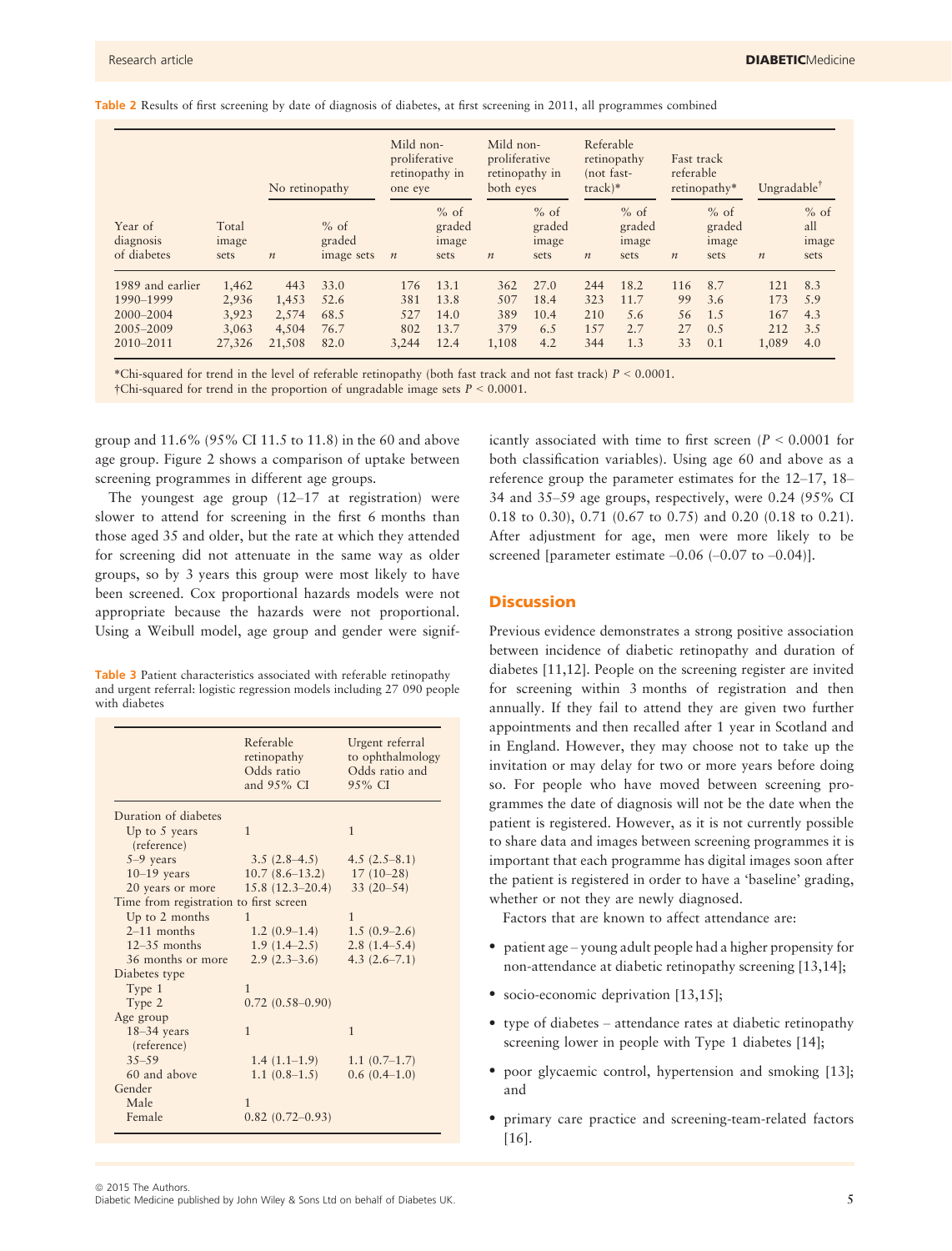The major concern is that there is an association between non-attendance at screening, poor control of diabetes [17] and blindness registration [18]. One missed attendance at a



FIGURE 1 Kaplan–Meier curves of proportion screened since registration, by age at registration.



retinal screening appointment is associated with a threefold increase in needing laser photocoagulation subsequently [13].

This report is the first that has demonstrated that those in the 18–34-year age group are more likely to have a longer time interval between registration and attendance for screening and a consequent greater risk of referable diabetic retinopathy being present at the time of first screen. This is most likely to be due to the known propensity of the 18–34-year age group for non-attendance [17] and the likelihood that younger people are more likely to have Type 1 diabetes. It is important that people in these groups are screened because, in addition to the significant quality of life implications, there are wider economic consequences such as lost productivity. This report also quantifies the increase in risk of referable and of proliferative retinopathy seen in those who are not screened promptly after registration, independently of the risk due to duration of diabetes. Risk of proliferative retinopathy is four times higher in those in whom screening is delayed 3 years or more, suggesting that this group are different from those who attend promptly. Further work could be undertaken with this

ogramme

. 1  $\overline{A}$ 

6

 $\overline{7}$ 

 $\Delta$ 

6

2 years

2 years

3 years

3 years

FIGURE 2 Comparison of uptake between screening programmes in different age groups.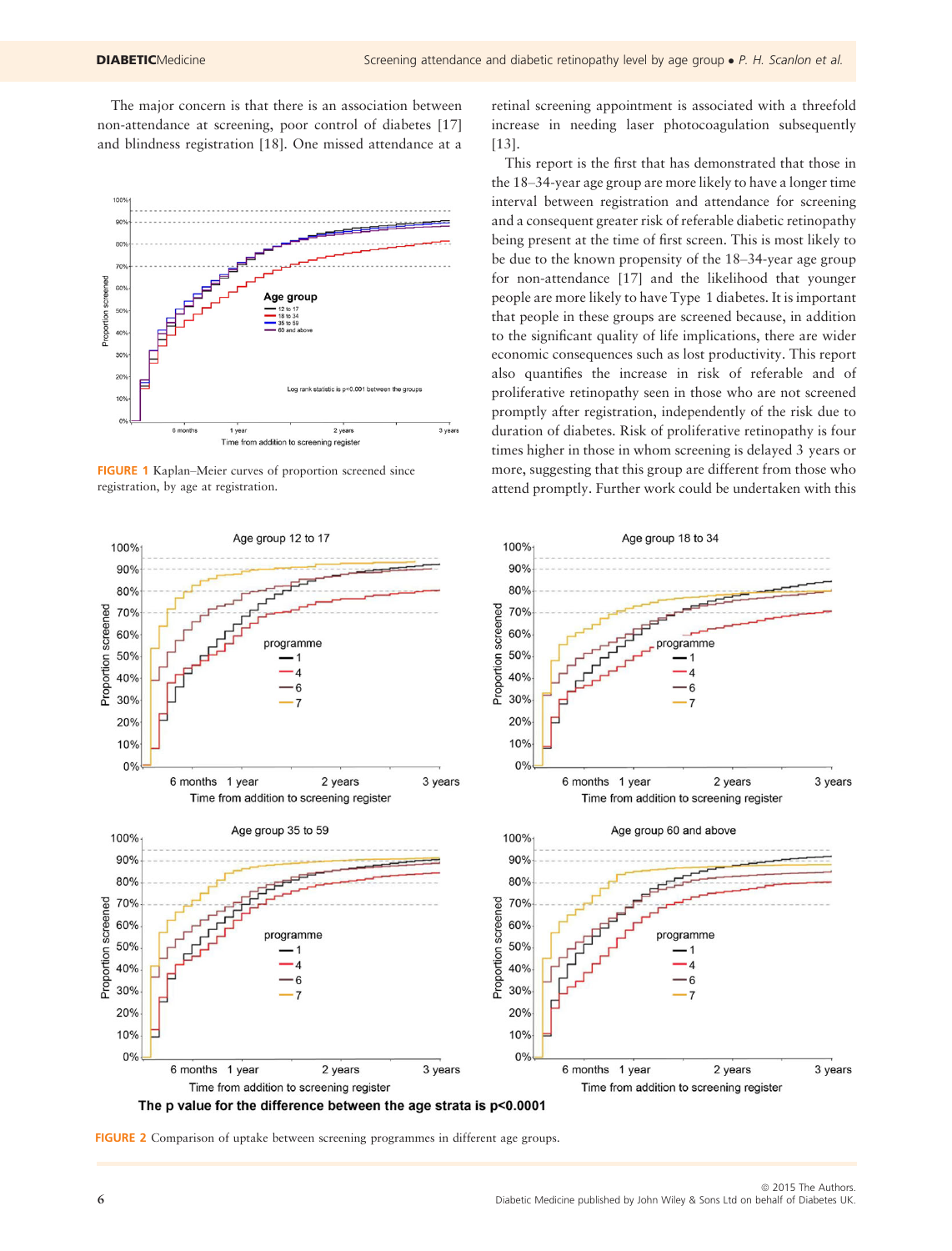



#### Programme 5



FIGURE 3 Results of first screening by date of diagnosis of diabetes, within each programme for those first screened in 2010 or 2011. DR, diabetic retinopathy; STDR, sight threatening diabetic retinopathy.

group to understand reasons for delay and changes to screening programmes that might reduce this,

This study from a large data set supports the suggestion that screening programmes should collect data on those who attend and on those who have not attended over a 1-, 2-, 3-, 4- and 5-year period. In addition to date of registration, the date of diagnosis of diabetes should be routinely recorded. Without these data it is impossible to identify the cohort of people at high risk who have never attended for diabetic retinopathy screening.

Screening programmes have different modalities of delivery and some differences of demographic characteristics of their population. Supplementary information from this data set (Fig. 2) demonstrates that some screening programmes are better than others at getting young people in to be screened. Protocols from screening programmes with higher attendance could be used to improve attendance in those with lower attendance.

The evidence from this study will also be helpful for those planning new screening programmes.

#### Funding sources

NHS Diabetic Eye Screening Programme, NIHR Health Technology Assessment Grant 10/66/01 & Scottish Diabetes Retinal Screening Programme.

#### Competing interests

None declared.

#### Acknowledgements

We are very grateful to individuals and Departments of Health in all Four Nations for working collaboratively on this project, in particular the screening programme staff from Wales, Scotland and Northern Ireland and four local English programmes (Brighton, Derbyshire, Leeds and Staffordshire).

#### Author contributions

PS wrote the first draft and IS conducted the analyses. GL, MB, ML, CJ and BF all commented on the drafts of the paper. Professor Peter Scanlon is the guarantor of this work and, as such, had full access to all the data in the study and takes responsibility for the integrity of the data and the accuracy of the data analysis.

## References

- 1 Number of People Diagnosed with Diabetes Reaches Three Million. 2013. Available at [https://www.diabetes.org.uk/About\\_](https://www.diabetes.org.uk/About_us/News_Landing_Page/Number-of-people-diagnosed-with-diabetes-reaches-three-million/) [us/News\\_Landing\\_Page/Number-of-people-diagnosed-with-diabetes](https://www.diabetes.org.uk/About_us/News_Landing_Page/Number-of-people-diagnosed-with-diabetes-reaches-three-million/)[reaches-three-million/](https://www.diabetes.org.uk/About_us/News_Landing_Page/Number-of-people-diagnosed-with-diabetes-reaches-three-million/) Last accessed 23 May 2015.
- 2 Stratton IM, Adler AI, Aldington S, Histed M, Taylor DJ, Scanlon P. A simple algorithm to estimate the time to development of sight-threatening diabetic retinopathy. The Lancet 2012; 380: S69.
- 3 Leese GP, Stratton IM, Land M, Bachmann MO, Jones C, Scanlon P et al. Progression of diabetes retinal status within community screening programs and potential implications for screening intervals. Diabetes Care 2015; 38: 488–94.